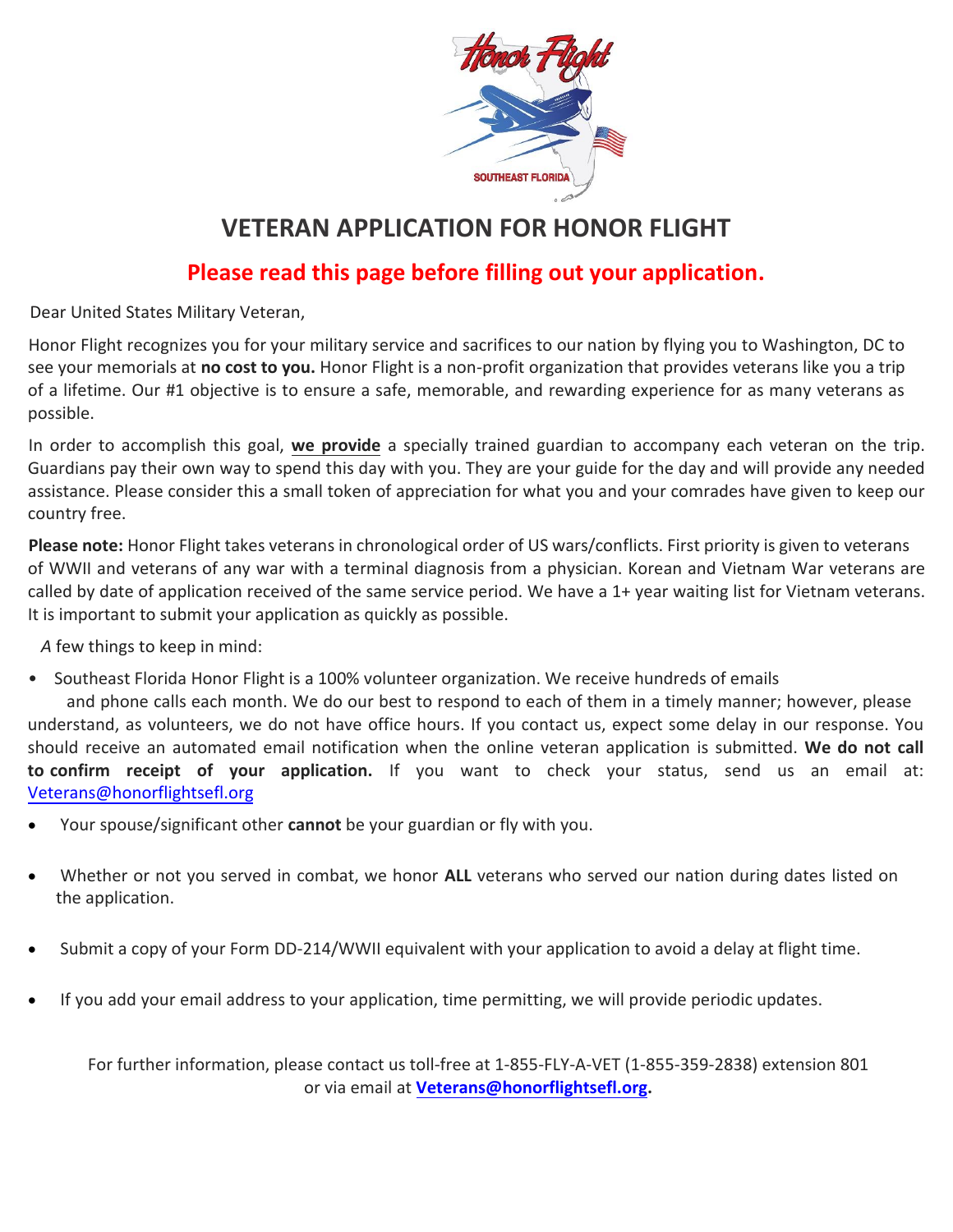

# **Important Information About Your Guardian**

It is tradition and policy that every veteran is assigned a guardian who will act as an escort, friend/buddy on an Honor Flight. Guardians are individuals who have such respect for you and your military service that they want to give back to you. Guardians volunteer to escort our veterans throughout the Honor Flight day. They are an integral part of our team. Without them, Honor Flight would not be possible.

- *There will be a trained guardian assigned to you, who will contact you approximately a week before your Flight Day.* Your guardian will assist you throughout the day, facilitate loading onto and off of planes and buses, and help you see your memorials safely and comfortably. They are also present to learn about you and your service.
- *Your guardian will meet you at the airport the morning of Flight Day, unless you both arrange plans beforehand.* We cannot always match guardians and veterans who live in the same area. Guardians are not required to drive you to the airport. If they are able and willing, then that is between both of you.

If you request to have family member or friend be your guardian, it is imperative they start the process of applying to be YOUR guardian **ASAP**. They must meet all of the requirements below. **Please note: Once we assign our guardian to you, we cannot make a change.** 

#### **Requirements of ALL Guardians:**

- Must complete the online Guardian Application at **www.honorflightsefl.org**
- Must be between 18 and 70 years of age.
- Must be in good physical condition and able to lift 100 lbs.
- Must pay their own way with the Guardian donation of \$400**. No exceptions.**
- May not be a spouse or significant other.
- Must attend the scheduled 3-hour training prior to the flight. Veterans do not attend this training—it is Guardian Training only.
- Guardian Training information (time, date, location) is available on our website **www.honorflightsefl.org**

If you want to use a family member or friend as your guardian, and they meet the above requirements, please email, our Guardian Coordinator at **guardians@honorflightsefl.org Do not delay making this request.** 

**PLEASE REMEMBER:** Guardians give a lot of time, effort and money to help you have the best day possible. Your guardian is your companion, helper, listener and friend. It is our expectation that you treat your guardian with mutual kindness and respect. And we hope you both share an extraordinary Honor Flight experience together.

**If your guardian has not contacted you by 5 days prior to your flight please contact: 855-359-2838 Ext 802** 

## Keep this page for reference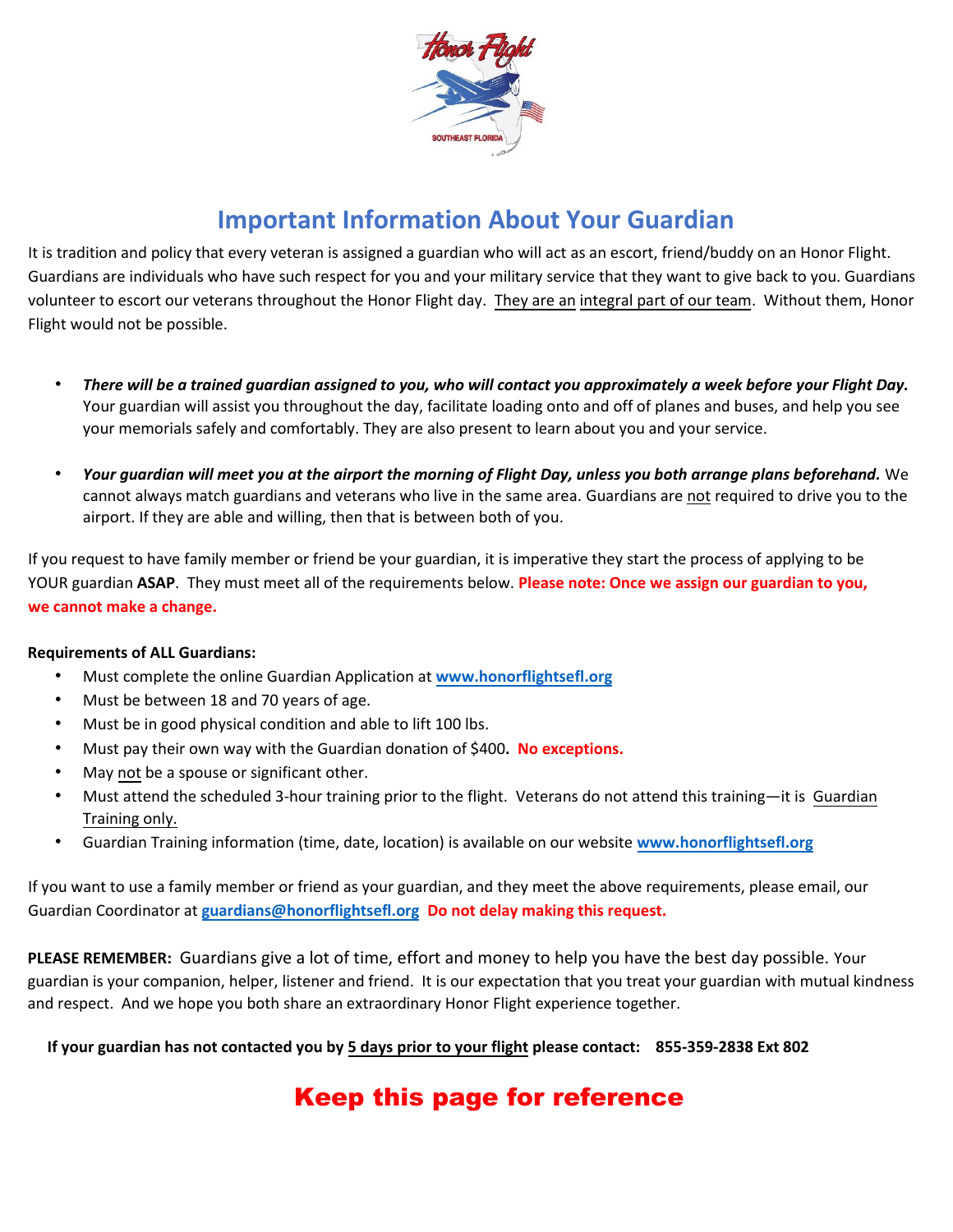### **VETERAN APPLICATION FOR HONOR FLIGHT**

**SOUTHEAST FLORID** 

**A veteran may ONLY fly one time with Honor Flight, regardless of location.**

**To qualify for an Honor flight your service must fall within the official DOD dates listed below and you must have been honorably discharged. Proof of service such as your DD214 is required. A copy must be submitted with this application and may be mailed (address on second page) or emailed to [veterans@honorflightsefl.org.](mailto:veterans@honorflightsefl.org) If you do not have a copy of your DD214, Phone: 866-272-6272 or this website might be helpful:<https://www.archives.gov/veterans/military-service-records>**

*In which war(s) did your serve? Check all that apply.* 

WWII: December 7, 1941 - December 31, 1946 **Korean War: June 5, 1950 - January 31, 1955 \_\_\_\_\_\_ Vietnam War: November 1, 1955 - May 7, 1975 \_\_\_\_\_** 

| <b>Your Name:</b> The Management of the Second Second Second Second Second Second Second Second Second Second Second Second Second Second Second Second Second Second Second Second Second Second Second Second Second Second Secon |                                                                                                                  |                                                   |  |  |
|-------------------------------------------------------------------------------------------------------------------------------------------------------------------------------------------------------------------------------------|------------------------------------------------------------------------------------------------------------------|---------------------------------------------------|--|--|
|                                                                                                                                                                                                                                     |                                                                                                                  | (Please list your full name: First, Middle, Last) |  |  |
|                                                                                                                                                                                                                                     |                                                                                                                  |                                                   |  |  |
|                                                                                                                                                                                                                                     | City:__________________________________County: ________________________State: ________________________________   |                                                   |  |  |
|                                                                                                                                                                                                                                     |                                                                                                                  |                                                   |  |  |
|                                                                                                                                                                                                                                     |                                                                                                                  |                                                   |  |  |
|                                                                                                                                                                                                                                     | (Not shared outside of Honor Flight)                                                                             |                                                   |  |  |
|                                                                                                                                                                                                                                     | Branch of Service: Army Air Force Navy Marines Coast Guard Merchant Marines Seabees (circle one)                 |                                                   |  |  |
|                                                                                                                                                                                                                                     |                                                                                                                  |                                                   |  |  |
|                                                                                                                                                                                                                                     |                                                                                                                  |                                                   |  |  |
|                                                                                                                                                                                                                                     | Are you requesting to travel with a specific guardian? (circle no) Yes $\,$ No (not spouse or significant other) |                                                   |  |  |
|                                                                                                                                                                                                                                     |                                                                                                                  |                                                   |  |  |
|                                                                                                                                                                                                                                     | you have a valid, REAL ID compliant driver's license or photo ID? YES or NO (circle one)                         |                                                   |  |  |
|                                                                                                                                                                                                                                     | Height: _______________ Weight: _____________ Date of Birth: ___________________                                 |                                                   |  |  |
|                                                                                                                                                                                                                                     | T Shirt Size (Shirts run a little small): Small Medium Large XLarge XXLarge XXXLarge (circle one)                |                                                   |  |  |